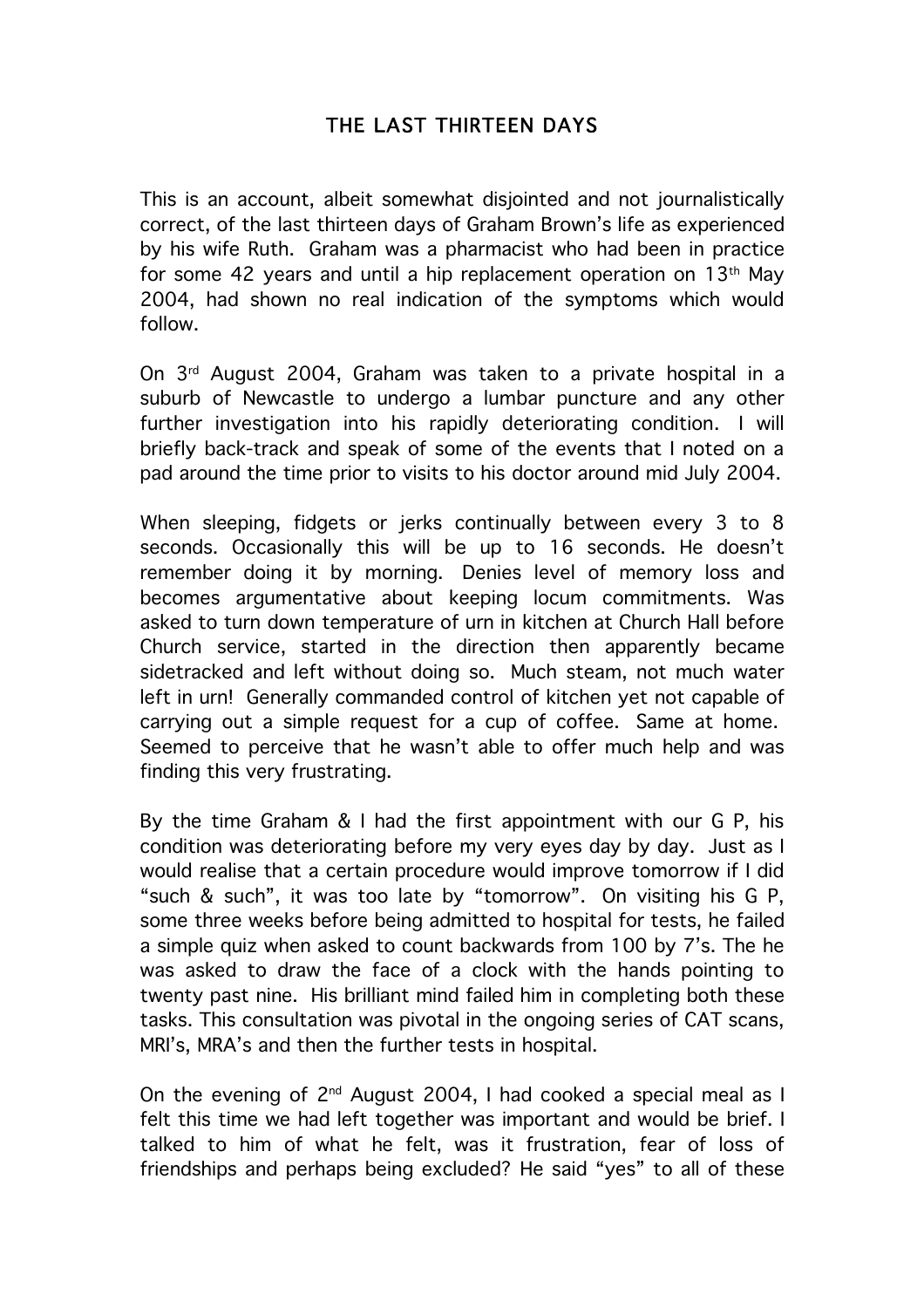and so I tried to keep the tone of the conversation very positive, reassuring him that, although he had already suffered some brain damage, as the initial tests had shown, we were there together & I would always stay by his side. I had watched a physical healing of the hip replacement from the first few days after the operation but had decidedly noticed a bad pallor, continuing weight loss, lack of energy and, general disinterest and unwell-ness.

The first five days in hospital consisted of a lumbar puncture on day 1 and result on day four (Friday).

Saturday (day 5) brought relatives, friends, business associates from near and far after hearing the shocking news that Graham had fatal brain disease fCJD.

Day 8 (Tuesday). "Sensations" increasingly difficult. Can't get top dentures out. Continually scratching & rubbing face and head. Jerking movements come & go, very tired. Sore, red and watery right eye. Still wobbly on legs – scary when on my own (no nurses around). Last night I slept on mattress on floor – a bit cold but comfortable. Held hands as we "slept" head to toe. Graham wanted to get up once or twice & at one time was very agitated and asked for his neck to be shaved in the middle of the night. I reassured him it wasn't appropriate time of day for shaving and he was fine. Slept pretty well so we did get some sleep. I've stayed with him after first day or so because he was apparently wandering and so it was most upsetting to leave him there on his own and frightened. I'm so tired and trying to pace myself. It's not easy when I have so many things to attend to.

Day 9 – 11/8/04 and Lisa's birthday. This morning we learn that the diagnosis is certainly CJD and whilst we knew, it is so final and devastating. So hard to believe that he's only 63 and six months ago we thought the world was our oyster for at least ten years. Now we make memories and I know most will be sad. We have found that Jack Jenkins (uncle) suffered the same fate but this family hasn't been close to us so we really didn't ever know what he died from. What a pity! By this we know that it is the hereditary type (genetic) very scary and we soon learn that our children have a 50% chance of carrying the gene and 60% chance that it will manifest in them. Since the time of writing this, these statistics have jumped to up to 80%

Day 10 and I have arranged to take Graham to a private hospital close to our home where I hope that, with the help of friends, we can take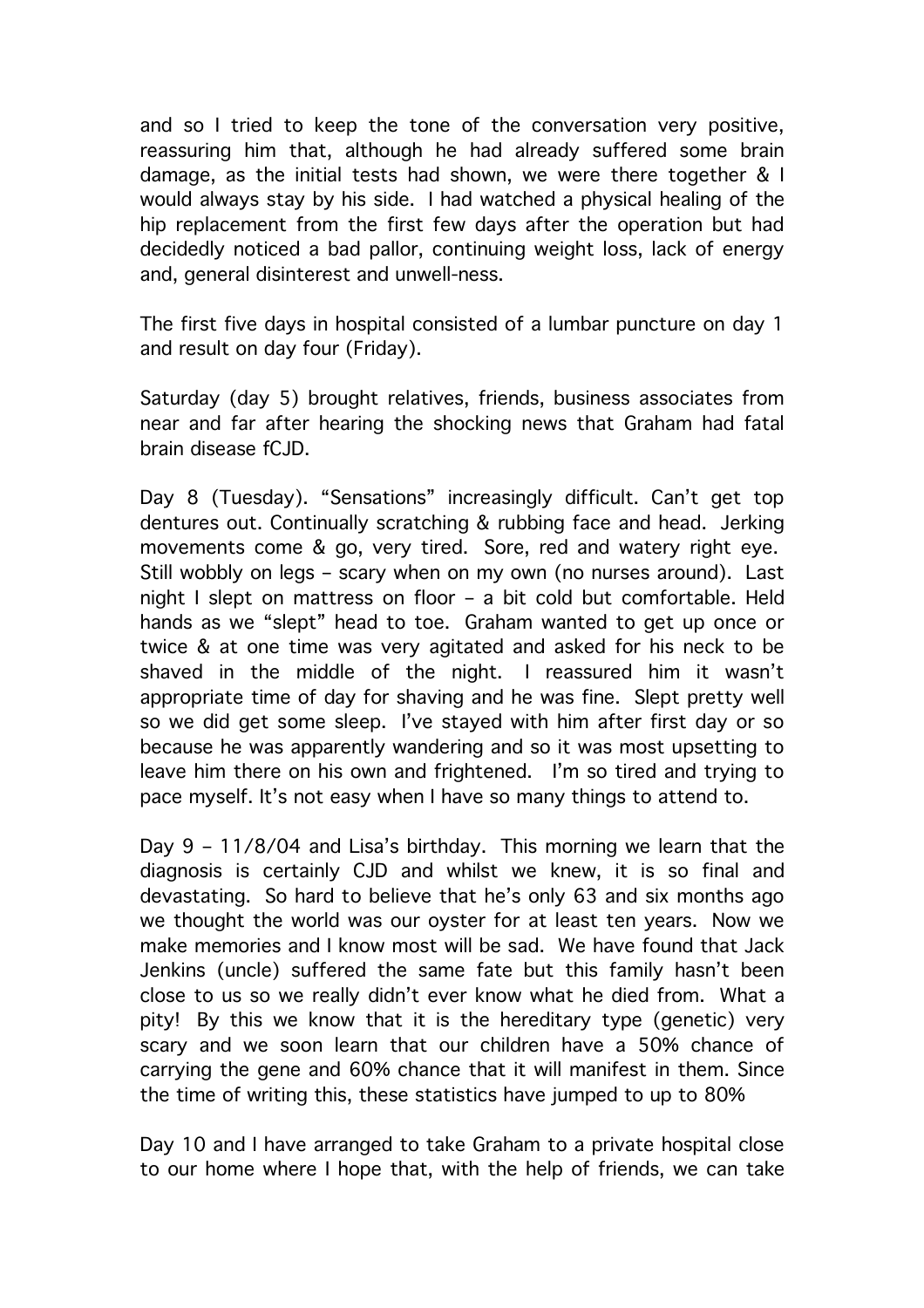him home for a stint through the day but I would be reassured by the medical backup at hospital and sufficient number of nursing staff required to care for him around the clock. I brought Graham on this  $1/2$ hour trip in our own car. He did manage to walk 2 or 3 steps from his bed to a wheelchair but from then on he needed to be lifted by 2 strong men to both put him in and get him out of the car at the second hospital. He was never able to walk again and of course didn't get home either. His condition was deteriorating rapidly before our very eyes, as it had been from the very first time we went to visit a doctor. The trip between hospitals was exhausting for Graham and he is much worse, should have been transported by ambulance. He's been eating really well all along. All our girls are here and we enjoy some quality time. Dementia is accelerating at rapid speed but he still tries to speak or ramble. Ate good meal at 5 but as darkness falls (sundown syndrome) things start to happen. The jerks are getting worse and then he starts to hallucinate. The girls are demons and this scares them very much. I try to comfort them. I have been home this morning and had a sleep but now it is getting late and Mandy & Susan will stay with him the night. The deliriums - tremors - jerks & demons are out of control & we know that one person can't manage him. He suffers so much from "sensations" probably associated with much muddled brain messages. Head, back, legs always being scratched. I think severe pain would be better. At least pain killers mostly work. I leave the girls at about 10 to eat and sleep in preparation for what is to come.

Day 11. G.P. has been and Susan and Mandy go home to shower & eat. Earlier we have asked doctor to assist Graham with all necessary pain killers, sedatives etc in order to make him more comfortable. Doctor asks my consent to insert canular to administer all this. Doctor has prescribed a "cocktail" which can be increased progressively. Graham's not eating now and just taking thickened lemonade and receiving water spray etc. We prepare for his body to shut down. The brain is closing down very rapidly. Dr finds rapidity unbelievable – so do we. I think maybe the poor darling hasn't been well for some time. I probably won't get a chance to continue on here but for now – this is the worst day of my life and my heart is breaking. Many visitors again. A former staff member who loved him dearly, has traveled a long way to say goodbye. So emotional, nobody wants to leave as they go through this heartbreaking process. Fr. Roger comes, Peter, Tom, Laura, Jeff, Cooper and Gus, and later in day Pete, Josh & Will. Every family member had opportunity to have a hug goodbye whilst Graham was lucid and aware of this special time. I have an ache from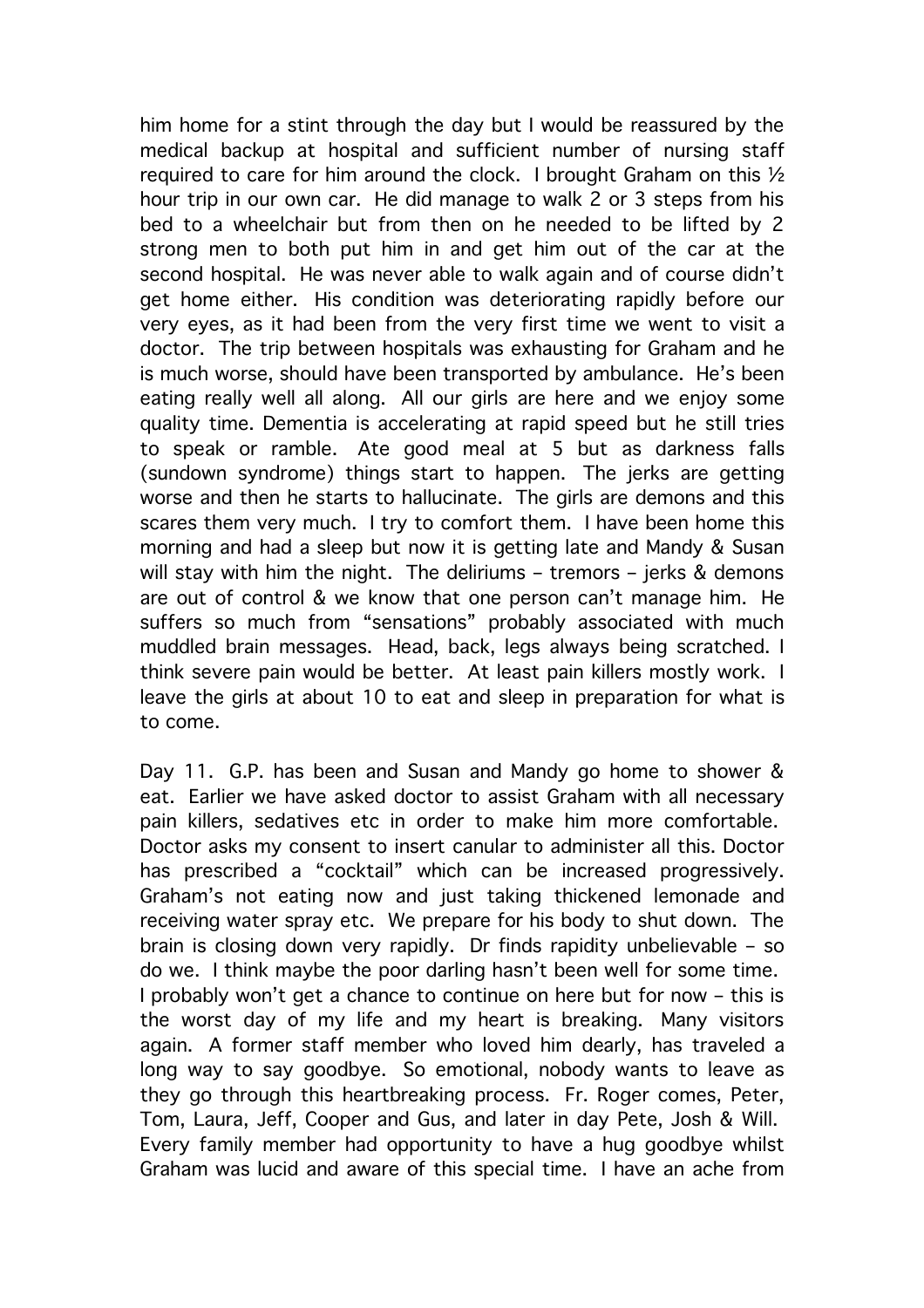my throat to the pit of my stomach & I feel as if it is all being torn apart. Close friends keep coming back as does his business partner, Jenny who is like our family. At about 4.00pm nurse inserts subcutaneous procedure and girls & I all watch this. We agree this is necessary in order for him to find peace. Within an hour the jerks and irritability have subsided. He sleeps a while and then wakes & eats custard and apple crumble,  $\frac{1}{2}$  a beer and later a sip of wine. Kitchen staff think this request strange but when we suggest it to Graham he nods his head to say "yes" and then wolfs into it briefly. Doesn't matter, we would give him anything. His (our) friend John arrives and then others come & go. John goes away to get us a bottle of wine. He thinks we deserve it and so do we! More dear friends come & go & Fr. Roger comes back. As our Priest, he has been very supportive in sharing the peace & love that has made this journey so much in tune with our Christian faith, but more than that, through these past weeks he too has become like part of our family and for me, a very special friend. We have sandwiches, wine and happy talk. Graham is getting distressed, Roger leaves and we start singing. Mostly his favourite hymns/choruses and of course love songs. Graham seems to enjoy this. Doctor comes and suggests we should give  $\frac{1}{2}$  hourly administration of medication if needed and we agree. Graham immediately becomes much more settled and has a peaceful (mostly) night. I go home again late and get 4 – 5 hours sleep. I know that I need it. Mandy comes with me – I'm concerned about how little sleep the girls are getting too. Lisa stays till 4.30 am and Susan leaves at 6.15 when I arrive back. I hope that they can sleep.

Day 12:

Looking back, I wonder if this dreaded disease may not have moved on to this stage if Graham hadn't had the hip operation. I have read of another patient dying after a severe trauma. We can't turn the clock back and obviously that time bomb has been ticking away since birth. I pray that our children will be spared. This morning Graham has had three cups of apple juice and some water, very thirsty. I suspect that he will no longer take solids and now that he's heavily sedated, I think we should allow him to pass away peacefully. I will ask for two visitors only at one time as it's been too noisy. More friends come this morning again – some twice a day. Our friend Jeannie minded the baby (Oliver) yesterday afternoon and she will become his other grandmother over days ahead. It's 9.30am now & Graham is being bathed in water chair. I sit in lounge at hospital and wait. My dear friend Jan has arrived by now & has taken over the running of my house. How blessed I am with all these dear friends around me.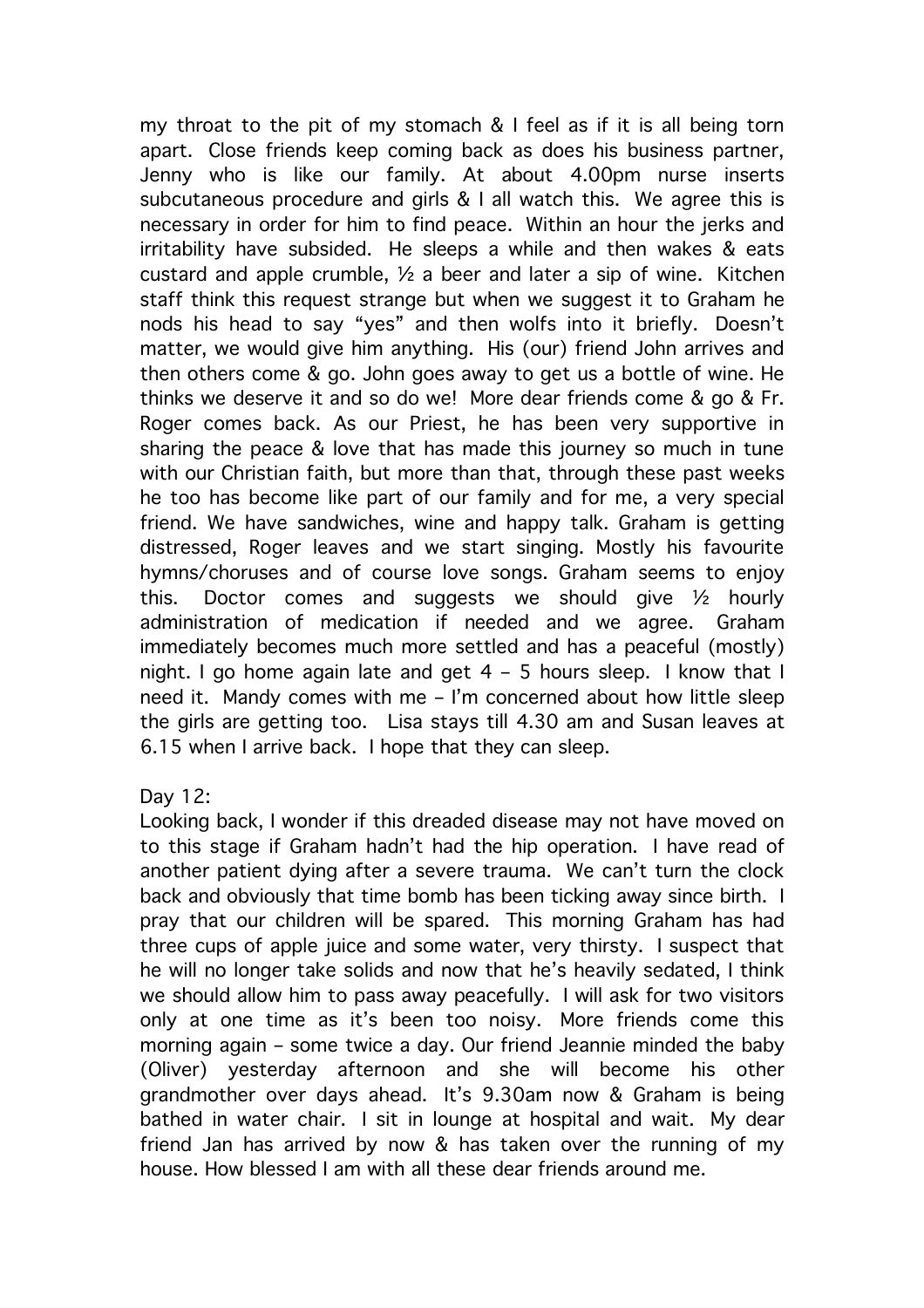Thursday 19th August. Forget how many days but Graham has existed on thickened nectar & water spray – very hard for us all but that is all he can swallow. He had a peaceful night last night but this afternoon has been fit-full – terrors etc but no increase in morphine etc. yet. We are worried about anyone leaving tonight, I can't believe it's one week today since I brought him here. He was previously at the other hospital for 9 days. We have all had some beautiful moments of high emotion with him, speaking of our love etc. We have watched many people come & go, having said goodbye to him. Graham has been fully aware of what is happening all along although this has been highly emotional for him & us.

Friday 20th August. This has been Nanna's (my Mother) anniversary and a few days since my aunty Lila's. What a time! Last night was rather peaceful for Graham, I was up and down checking on him. Today I have been emotionally drained with signing papers of consent for a post mortem. I knew this would happen but it's been very difficult as he is still alive. He will donate brain tissue and I pray that this will make a major contribution to the discovery of a cure for this terrible disease. Neurologist came at 8.00am this morning. There was a meeting with the hospital board at this Private Hospital where Graham's hip surgery took place and a code of practice has to be put into place to avoid contamination. In the future people will have to declare if they are known to have this gene etc. Major issues like insurance policies not being renewed etc. It's a minefield. What a dilemma for the authorities I know but there's been so much for me to be aware of and take in that I'm starting to feel overwhelmed. It's like opening a can of worms. I later went to our G.P.'s surgery to sign more papers, blood tests etc and sadly, to give information regarding Funeral Director. I feel like it's asking a lot for us to take this step at this point but then I understand that the weekend is coming up & our doctor is going away. When Graham passes away and the family has a viewing, he will be taken to Glebe where the post mortem will take place and he will later be brought back to James Murray's at Hamilton to await funeral service and cremation. The quick transport to Sydney is vital for early testing. All too much when it's our loved-one we are speaking of. We have jokingly said "trust him to have something really rare and exotic". Poor darling, as if he has had any idea of the possibility of this disease falling on him.

Saturday 21<sup>st</sup> August 2004. I slept at home last night & Susan stayed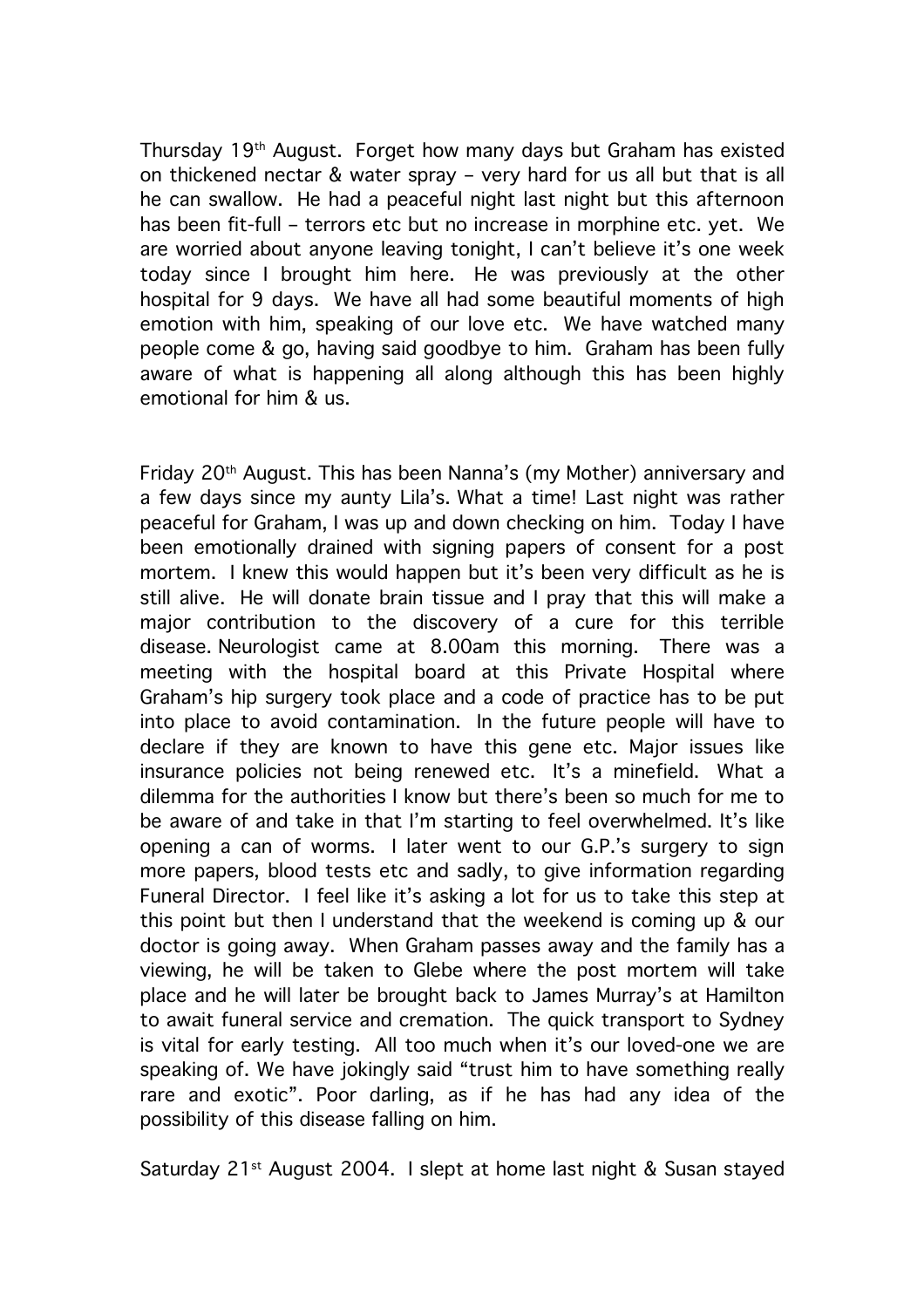with her father "bless her", she sat up most of the night. He snored very loudly & breathing was laboured. Today he had a visit from a lovely young male nurse by the name of Patrick, who spoke so gently to him yesterday and lo and behold, came again this morning, which is his day off! The spirit had spoken to him to come to Graham and reassure him that Christ was waiting for him and He didn't want him to be afraid. He told us he was a Christian and I replied that Graham was too. As I expected, when Patrick asked Graham if he was frightened, he replied "no"!

Brian our dear friend arrived last night & was very distressed about his good friend – finds it hard to believe & we all do! I came early this morning & Susan went home for a while only to work, weeding, cleaning, pool etc. Mind therapy I feel. Graham is settled into unconsciousness & not responding to conversations etc. It is now 4.00pm & he has moved occasionally – stiff arms & leg movements. Trouble with swallowing. Dr. says this morning it will be in next few days, I think soon. It has now been 18 days since he first went to hospital. Lisa, Susan & I stay tonight & have a bad few hours till around 1.00am. Weekend agency staff doesn't understand case and proceed to treat him as "normal" case. We find this difficult and ask for doctor's orders to be followed up on, which will hopefully result in Graham's comfort. Treatment not what I had expected at this point of time but with insistence, the nursing staff make his night comfortable & I especially don't want him to be frightened. After some treatment and siphoning of mucous from lungs, Graham becomes much more settled and sleeps for rest of the night.

Sunday 22<sup>nd</sup> August. He is looking gravely ill and has a raging fever pneumonia we presume. He had earlier been catheterized as urinary system failed. I think he will leave us in the next 24 hours. Fr. Roger comes in at 11.0am & we have a nice chat about all things

& then Holy Communion. It is a special time for our family & Roger remarks how unique we are – we agree. Graham played a major role in establishing loving support within our family. The day staff has arrived by now & thankfully have an acceptance of making the dying as comfortable as possible. Graham labours away at breathing whilst his heart is beating very fast. Mandy returns from Sydney by now. If I haven't already said this, then I should say that our 3 daughters in order of birth are Susan, Lisa & Mandy. (As I write this chapter, 2 weeks & 4 days have gone since Graham passed away. I hope that I am recalling most of the events but this has been difficult). No more visitors but Roger returns in the evening. As the day progresses we try to cool Graham's body & by evening, Susan has dishes of water and ice